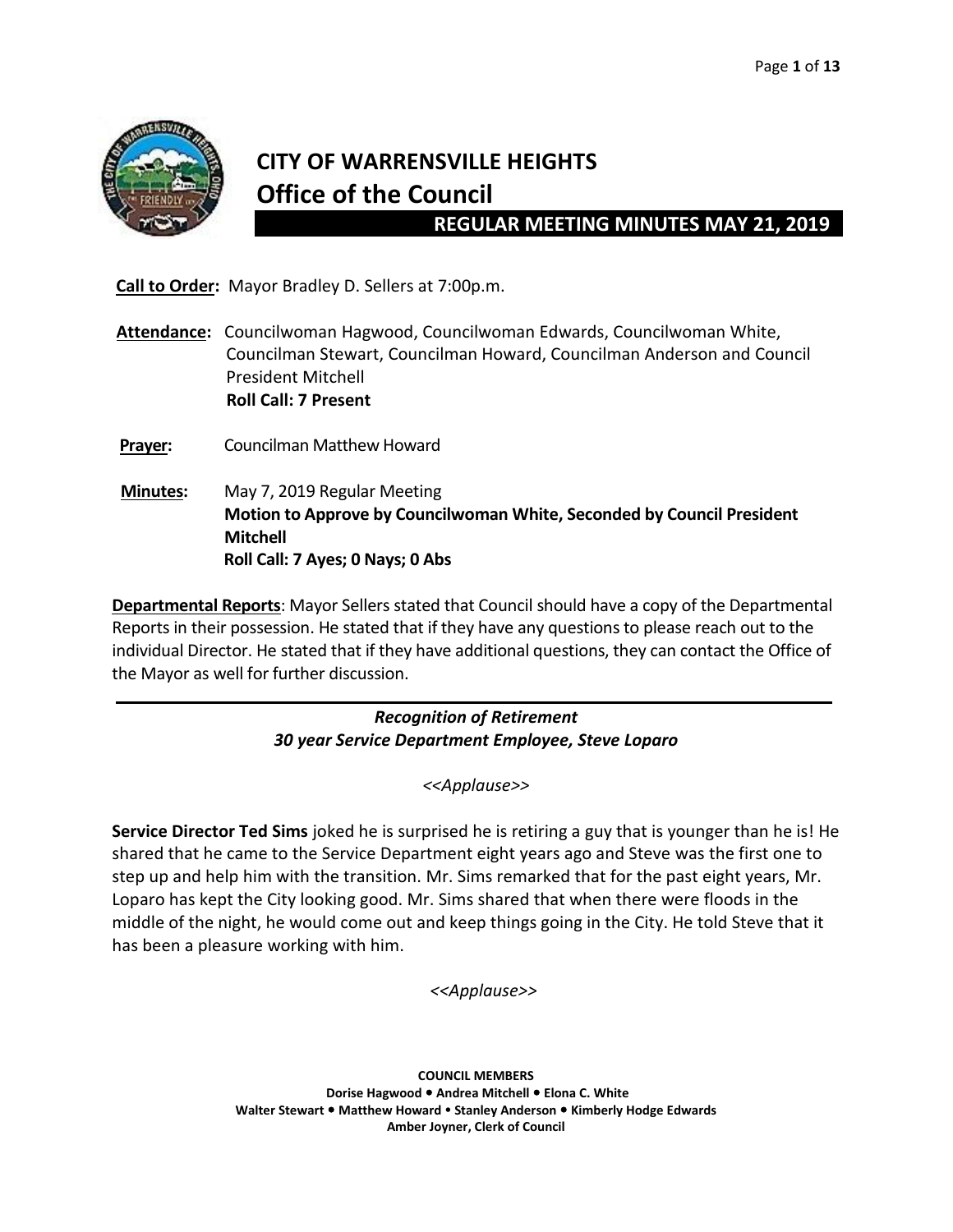**Mayor Sellers** commented that Mr. Loparo has served under five Mayors here. He stated Mr. Loparo has a wealth of knowledge of the things that have occurred and why they have occurred so we do not make the same mistakes. He commented that when we lose a valued member of the team, we take a temporary hit but it gives an opportunity for some other people to step forward.

**Mr. Loparo** remarked that he remembers his first day with the City and cannot believe 30 years have passed. He commented he made a lot of friends and he truly will miss them all.

#### *<<Applause>>*

**Mayor Sellers** thanked Mr. Loparo and commented that he is a guy that just does the job. He stated he does not complain about it because the servicemen work when it is 30 below or a 105 degrees outside. He stated that they do the work that needs to be done in this community whether it is pulling cans behind houses to making sure that the road repairs are done. Mayor Sellers stated that Mr. Loparo has watched this community grow, change leadership, residents come and go but has still made sure some things stay consistent around here. He stated that Mr. Loparo and the Service Department are the people that really make the City go.

#### *<<Applause>>*

#### **Residents' Requests and Comments:**

**Lewis Brownlowe** stated he is a resident of 4400 Clarkwood Parkway and has lived in his apartment for approximately 39 years. He reported that he is present at the meeting in his role as President of the Granada Gardens Tenants' Association; a group of people that come together to discuss the issues and concerns they have the third Wednesday of each month. He stated they go around from one building to another: Building J, Building H, Building G and Building X and residents express their concerns at that time. He reported that increasingly they have had more concerns expressed in regard to the safety of the residents. He commented that he along with other residents have lived there for many years so they are not "apartment jumpers." He remarked they represent an investment and stability in the fact that they see the apartment complex as a home. He reported they are here to discuss safety concerns, one of the goals of the association. He stated that the visibility of the Warrensville Heights Police Department has decreased over a period of time because his apartment faces Clarkwood Parkway. He reported that any given time he could look out and see a patrol car going down the street but does not see that anymore. He asked Chief Haynes and the Mayor why there is a reduction in the patrol of the Warrensville Heights Police Department in the neighborhood.

**Chief Haynes** thanked Mr. Brownlowe for bringing the matter to his attention. He reported that officers patrol not only Clarkwood and Granada but the whole City. He stated that he has officers that reside in the apartment complexes that have to maintain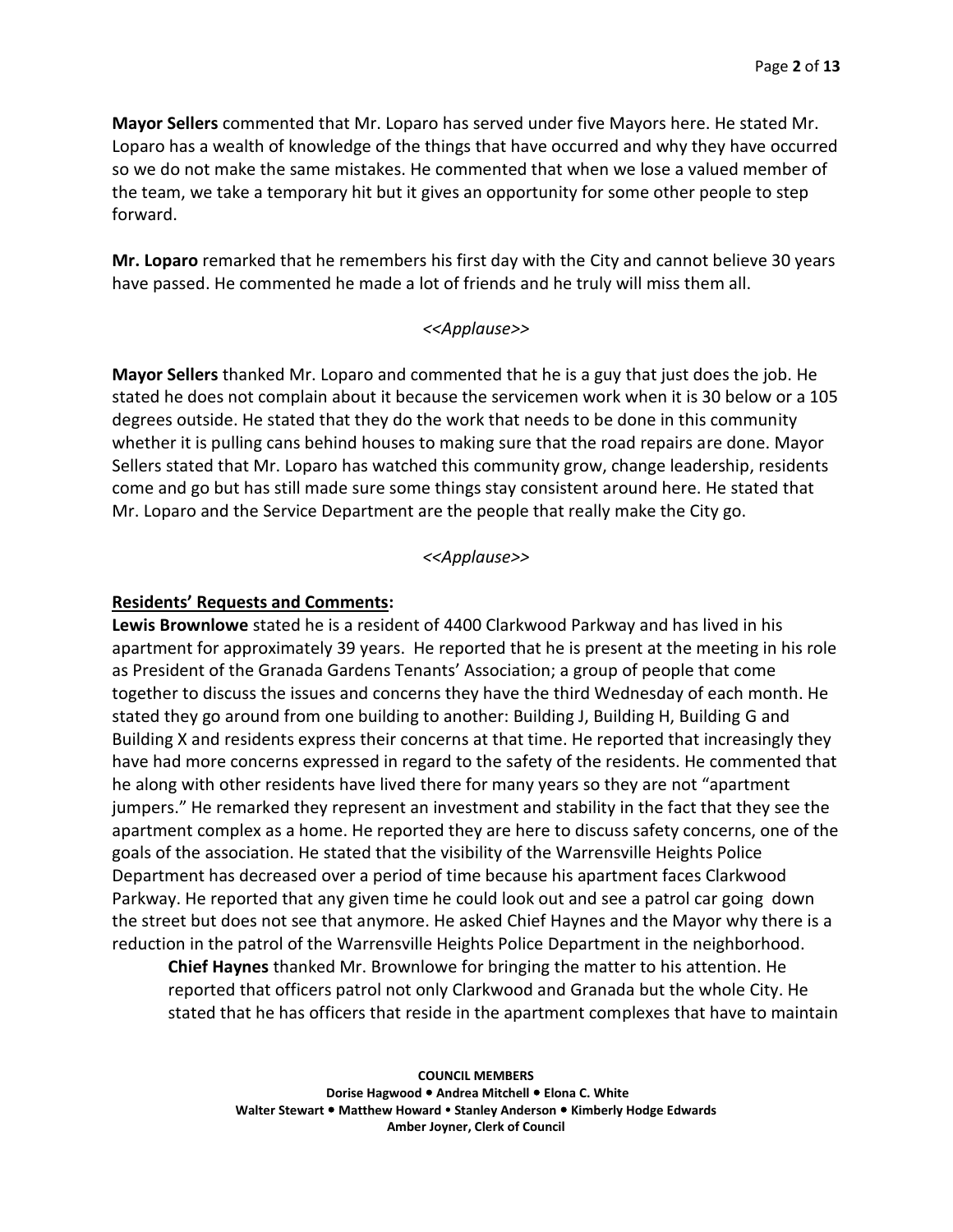walking the property and being present. He commented that he has officers that are assigned side jobs there and he has officers ride through there constantly.

**Mr. Brownlowe** responded that he has to disagree with him because he had surgery on November 30<sup>th</sup> and was confined to his apartment for a long period of time. He stated that he was constantly looking out the window and the visibility of the police is just not there. He reported that it is not just his opinion as he has asked other residents if they see the presence of the police and the answer has been "no." He remarked they see the Police when there is an incident and hear the sirens blaring but the ongoing visibility is what they are concerned about and again, he stated he does not see it.

**Mayor Sellers** thanked Mr. Brownlowe for voicing his concerns and stated that if he and other people feel that the visibility is not where it needs to be then it will increase. He stated that every police vehicle in the City has a GPS unit inside of it; he can pull up all the routes for the day indicating where every car was and when they were there. He stated that if the report findings indicate that it is not where it needs to be, the matter will be addressed. He stated there are some responsibilities of AIY Management as well. **Mr. Brownlowe** stated he is aware of a Warrensville Heights Police Officer that lives on the  $6<sup>th</sup>$  floor of his building but he and the other officers that live in the complex are just not visible. He remarked when the kids are walking down the halls making noise, music is being played too loud and even when they have their meetings, no one can say they have seen the Police.

**Mayor Sellers** responded that no one makes the officers live there. AIY Management has reached out to officers and stated they will give them an incentive to live in the apartment. He commented they are off-duty officers that live in the building and he does not know what the terms are and what they are and are not supposed to provide. He stated he only know who is on duty here and who should be doing what. **Chief Haynes** stated one officer is residing at Granada and one at Ellacott.

**Mr. Brownlowe** stated there have been at least three very serious incidents that happened: the young lady that was killed; the incident on December 21<sup>st</sup> and the shooting in the parking lot on January  $26<sup>th</sup>$ . He stated we did not see anything about these incidents on the television, radio, nor newspaper. He commented when there are serious incidents such as shootings, residents need to know about it. He asked if there is an effort by the Mayor and his Administration to clamp down on the bad news. **Mayor Sellers** stated they are transparent and when something happens, he wants

people to know what is going on. He commented that he can only control things that are at his disposal.

**Mr. Brownlowe** asked all the residents that live in the apartment complex in attendance to raise their hands to identify their presence at the meeting.

**Michael A. Perry** stated he has been in Warrensville for 47 years residing at 4121 Granada Boulevard. He stated he attended a meeting once before and informed everyone that there are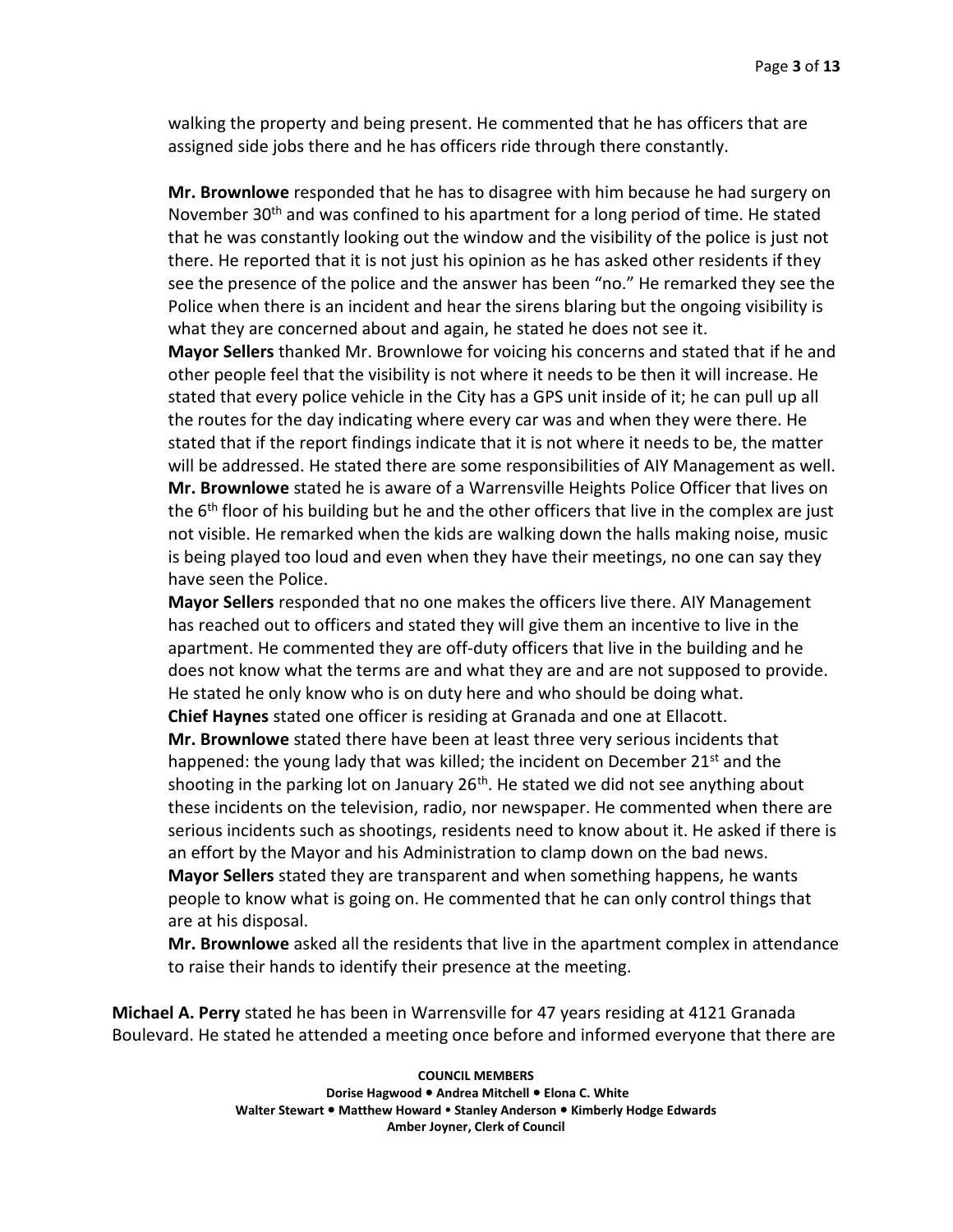12-15 abandon cars in that area. He remarked there are tow trucks that drive around but they will not pick them up because they will not make any money off of them. He stated that the average time a car has sat there is a year. He stated there are cameras on every floor and hallway and the Fire Department has to come two or three times a month. He questioned why the cameras are not used to find out who is pulling the fire alarm. He reported that there is a problem with a lot of teenagers being in the building giving an example of 10-15 students that were standing around for at least an hour.

**Chief Haynes** stated that it is AIY Management's responsibility to have the cars towed because it is private property. He stated if the Police Department went to every apartment complex, they would be towing 200-300 cars a month. He remarked that he stays on top of AIY and is aware that they have Miller's Towing that goes through there. **Mr. Perry** responded that the sign is just for show because every time the truck comes on to the property, he has asked them why they will not tow and they say it is up to Management.

**Chief Haynes** disagreed and stated that he has gotten calls from residents that have woken up in the morning and discovered their cars have been taken by Miller's Towing. **Mr. Perry** remarked that if the Chief has a chance, he should come over to 4421 and he can show him about 12 abandon cars that have been there for a year.

**Mayor Sellers** stated that we have to use our leverage with AIY because we cannot just go on private property and take cars.

**Melvin Jones** stated that he has lived in Warrensville for more than 50 years and lives in Ward 3. He stated he came to say thank you to the Service Department. He commented that Service Director Ted Sims saw the water buildup on Garden Boulevard and called him personally to let him know he would take care of it. He stated that his driveway is perfect where he can go in and out with no problem. He thanked the Mr. Sims and the rest of the Service Department.

**Ruby Nelson** stated she resides at 4361 Clarkwood Parkway and she came here this evening to make a picture [she asked residents to stand] to show that there is a whole group of people that feel afraid and unsafe in their homes. She commented that these is a whole group of people of different ages. She states she is 81 years old and happy to live where she does but she is not able to walk as fast and does not feel as safe. Ms. Nelson remarked that when she goes to the doctor and is asked if she feels safe, there is a hesitation. She remarked that the contracts that the Special Police have are different because when residents see them out sitting in a car and they question it, the reason is because that is all there contract tells them they have to do. She stated summer is coming and residents really feel like they need more support.

**Mayor Sellers** stated that he does not take how residents are feeling lightly and that the matter will be addressed.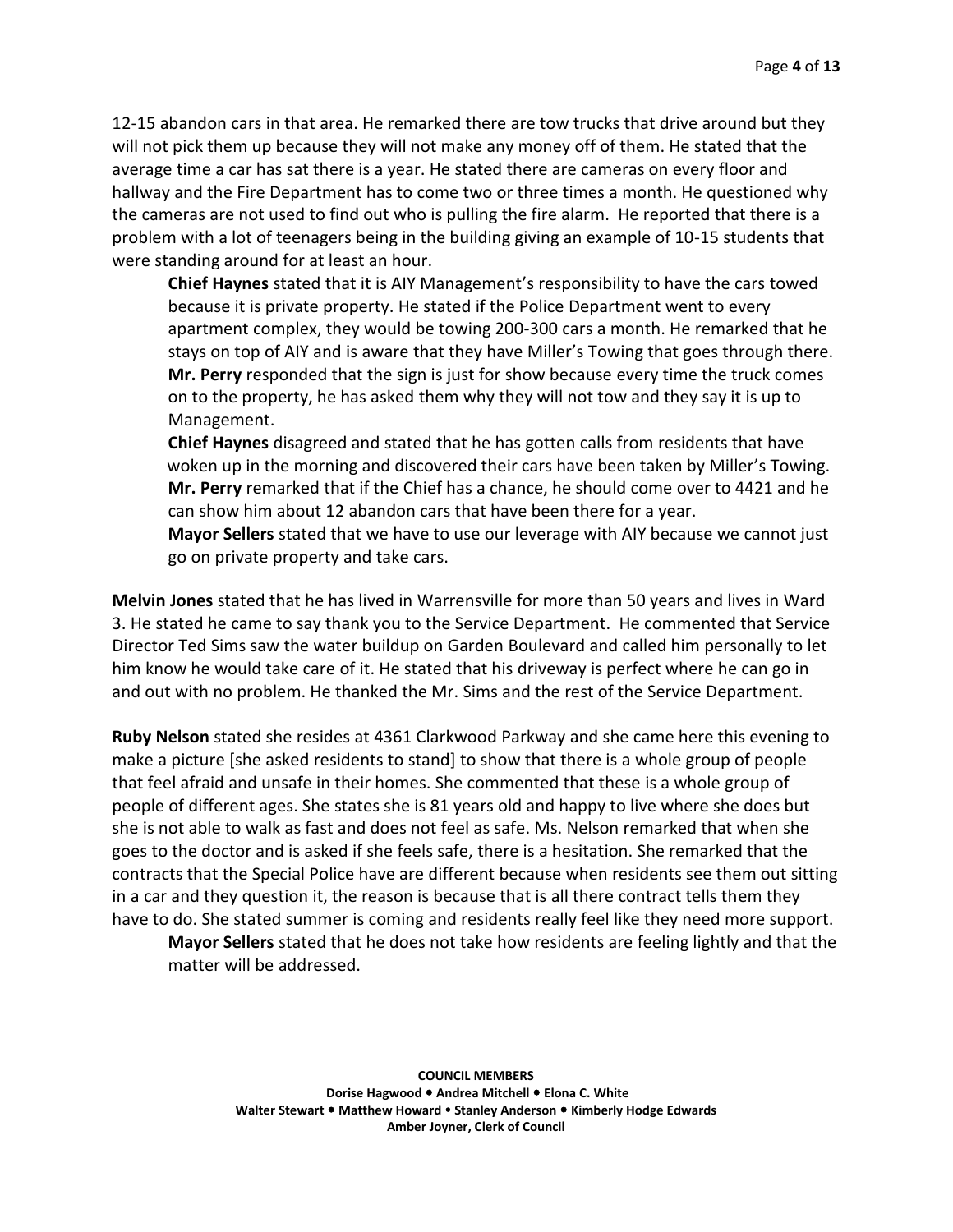**Diane Collin** stated that she lives at 4461 Clarkwood Parkway and is concerned about the cars speeding in the area. She stated the speed limit is only 25mph but it appears as if they are driving 45-50mph. She shared that one gentleman hit a pole due to his speeding.

**Mayor Sellers** commented that the new school will open up between August and October 2020 and at the same time, Clarkwood is going to be rebuilt from Green to Northfield. He stated that all of that will be ripped out so residents will be inconvenienced for a while then will not have to worry about the speeders again. **Chief Haynes** shared that the gentleman was intoxicated when he hit the pole.

**Mary Lee Wells** stated she lives on Clarkwood Parkway and her concern is the circular busses they used to have for those that live in Warrensville and work at Amazon and the Casino. She asked if there is a chance of getting the circular busses to return.

**Mayor Sellers** explained that RTA used to receive a large sum of money from the state of Ohio. Ohio has cut off RTA and therefore RTA has cut us off. He stated that we need to lay on RTA but need the help of Amazon as they respond more to employers than municipalities.

**Ms. Wells** stated that a fellow resident informed her that Warrensville Heights Police and apartment complex security have been watching certain gentlemen leaving Amazon and walking back to their apartments. The resident questioned why time was being spent watching these men when they are just returning to their apartments after their shift at Amazon.

**Crystal Underwood** commented that she resides on Emery Road and stated the street looks nice with the flags and as a night owl, she sees Warrensville Heights Police driving up and down the street all the time. She thanked everyone.

**Patricia Young** stated she was present on behalf of the Cinema Park Homeowners Association Inc. She thanked Service Director Sims for taking care of light number 88 and taking care of the landscaping at 11143. She also thanked Building Commissioner Ben Brown for coming out to her home on Dandridge Drive and addressing her concern. Ms. Young stated that they have been paying \$10,000 for the two parcels owned by Cinema Park, LLC. and asked if that contract will be stopped so the City will cut the grass for them.

**Mayor Sellers** stated that their HOA has to tell them to stop the contract.

**Ms. Young** thanked Mr. Brown for a copy of the traffic studies. She reported that the first one was completed in 2006 and the second one in 2015 before the opening of Amazon and it ended at 5:15p.m. Ms. Young reported that there are still traffic uses at 5:15p.m.

**Mayor Sellers** stated it is a County road so no change will occur without their input. **Ms. Young** stated she has noticed a new *High Accident* sign on Miles before you get to Emery and there is already one there.

**Mayor Sellers** stated the County could have put that sign out.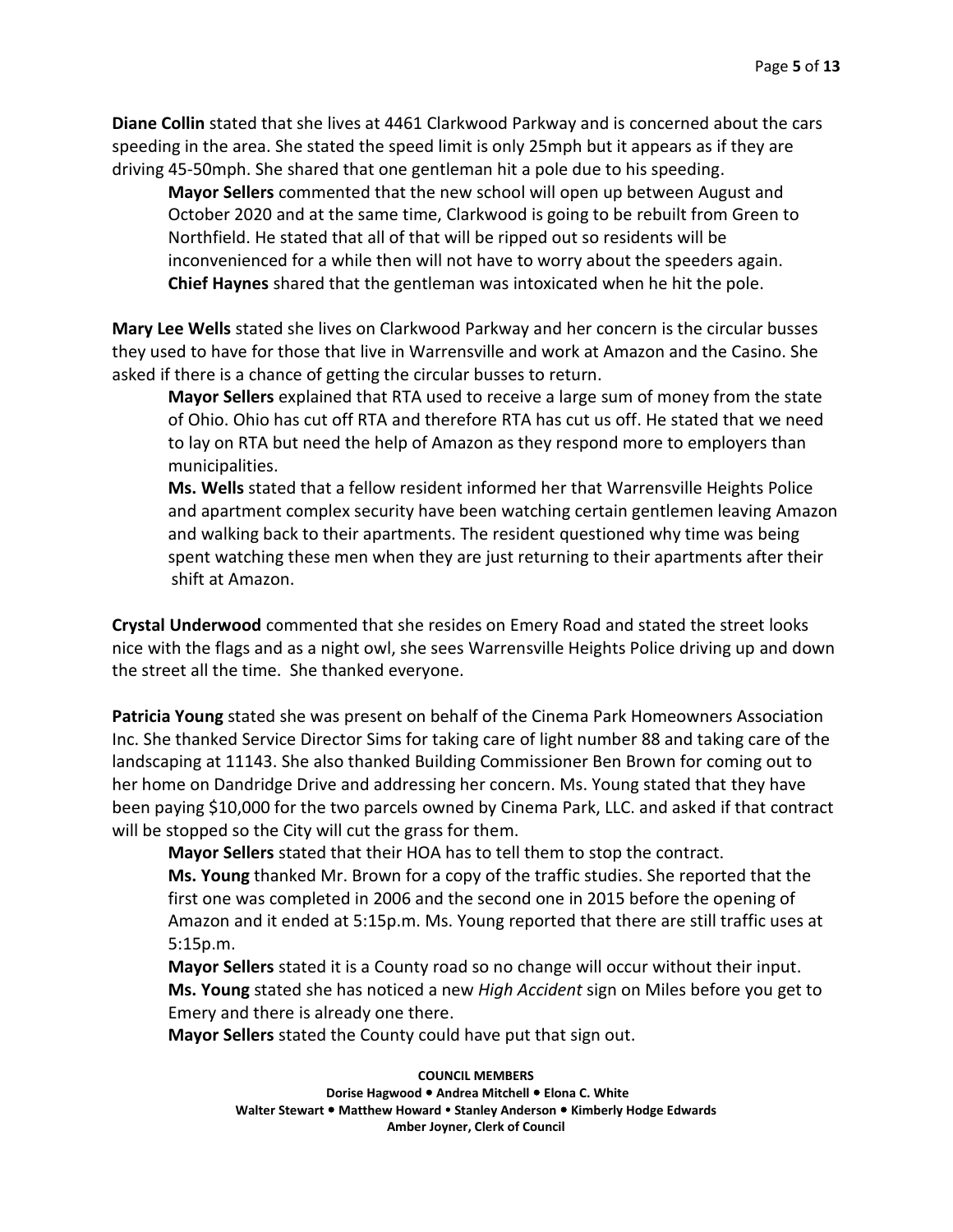**Ms. Young** stated she has questions about the parcels and foreclosure process. She remarked that she called the County and they have no record of a foreclosure. **Mayor Sellers** responded that there is a document that comes here for tax purposes that goes to the Prosecutor's Office. He explained that the Development Department then signs off on it and it is at a sum of about \$200,000. He remarked they will move in it but it will take about eight months.

# **Order of the Day:**

The Council requested to suspend the rules by unanimous consent.

# **The Motion:**

*The members of City Council requested to suspend the rules with exception of Item 9 by unanimous consent which was read by Assistant Law Director Keisha Hughes.* **Motioned by Councilwoman White, Seconded by Councilman Howard, Passage by Councilwoman Edwards**

**Roll Call: 7 Ayes; 0 Nays; 0 Abs – Motion Carried**

- **1. Ord. 2019-060 CITY COUNCIL** TO APPROVE CURRENT REPLACEMENT PAGES TO THE CODIFIED ORDINANCES OF THE CITY OF WARRENSVILLE HEIGHTS, AND DECLARING AN EMERGENCY.
- **2**. **Ord. 2019-061 COUNCILMAN MATTHEW HOWARD (AS PLANNING COMMISSION CHAIR)** ACCEPTING THE RECOMMENDATION OF THE PLANNING COMMISSION TO APPROVE THE APPLICATION OF MICHELLE BEDEN PAYNE AND TARA SIMPSON OF LEARNING CENTER FOR LITTLE SCHOLARS, LLC, REPERSENTING OVERLOOK COURT LIMITED, FOR A SPECIAL USE PERMIT TO OPERATE A CHILD DAYCARE CENTER LOCATED AT 4640 RICHMOND ROAD, SUITE 100, WARRENSVILLE HEIGHTS, OHIO 44128, PPN 763-27- 013.
- **3. Ord. 2019-062 COUNCILMAN MATTHEW HOWARD (AS PLANNING COMMISSION CHAIR)** ACCEPTING THE RECOMMENDATION OF THE PLANNING COMMISSION TO APPROVE THE APPLICATION OF MICHAEL DEMPSEY OF DEMYAK PROPERTIES, LLC, REPRESENTING THE SAME, FOR THE INSTALLATION OF FENCING, PARKING AND AN EQUIPMENT STORAGE AREA TO BE LOCATED AT 21201 AND 21223 AURORA ROAD, WARRENSVILLE HEIGHTS, OHIO 44128, PPNS 762-28-003 AND 762-28-004
- **4. Ord. 2019-063 COUNCILMAN MATTHEW HOWARD (AS PLANNING COMMISSION CHAIR)** ACCEPTING THE RECOMMENDATION OF THE PLANNING COMMISSION TO APPROVE THE APPLICATION OF DAVID WILKES OF HI-LITE MAINTENANCE,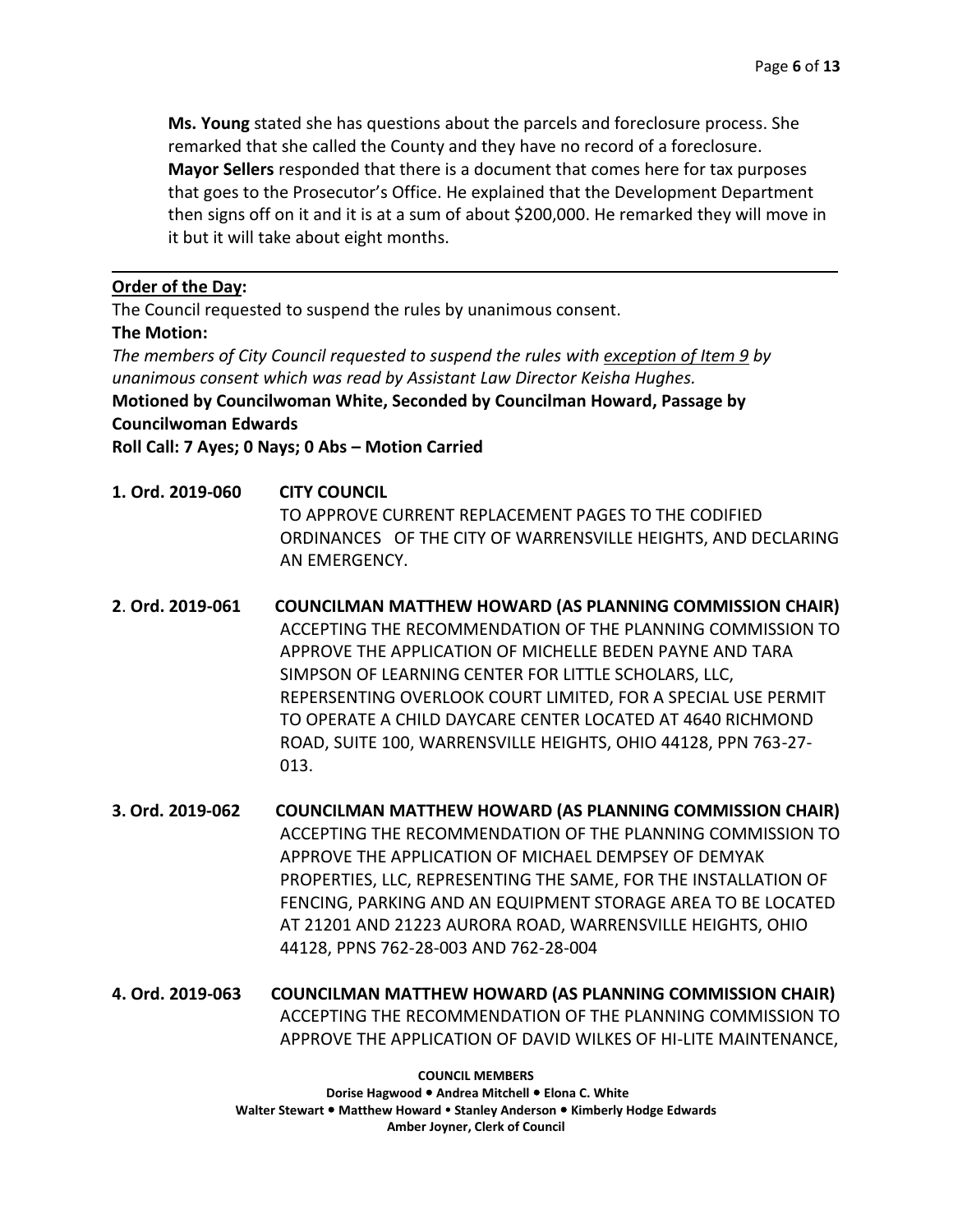INC., REPRESENTING PARKWAY BUSINESS PLAZA LIMITED PARTNERSHIP, FOR THE INSTALLATION OF TWO (2) WALL SIGNS FOR 3B SUPPLY AND SECURASTOCK, LLC LOCATED AT 4400 RENAISSANCE PARKWAY, SUITE 5, WARRENSVILLE HEIGHTS, OHIO, 44128, PPN 763-05-003.

**5. Ord. 2019-064 COUNCILMAN MATTHEW HOWARD (AS PLANNING COMMISSION CHAIR)** ACCEPTING THE RECOMMENDATION OF THE PLANNING COMMISSION TO APPROVE THE APPLICATION OF LOU BELKNAP OF AGILE SIGN & LIGHTING MAINTENANCE, INC., REPRESENTING STORAGE ZONE OF WARRENSVILLE HEIGHTS, FOR THE INSTALLATION OF FIVE (5) SIGNS FOR CUBESMART LOCATED AT 24900 EMERY ROAD, WARRENSVILLE HEIGHTS, OHIO, 44128, PPN 763-20-009.

- **6. Ord. 2019-065 COUNCILMAN MATTHEW HOWARD (AS PLANNING COMMISSION CHAIR)** ACCEPTING THE RECOMMENDATION OF THE PLANNING COMMISSION TO APPROVE THE APPLICATION OF LOU BELKNAP OF AGILE SIGN & LIGHTING MAINTENANCE, INC., REPRESENTING 4670-4700-4760 RICHMOND ROAD, LLC, FOR THE INSTALLATION OF FIVE (5) SIGNS FOR DAVITA KIDNEY CARE LOCATED AT 4760 RICHMOND ROAD, WARRENSVILLE HEIGHTS, OHIO, 44128, PPN 763-27-005.
- **7. Ord. 2019-066 COUNCILMAN MATTHEW HOWARD (AS PLANNING COMMISSION CHAIR)** ACCEPTING THE RECOMMENDATION OF THE PLANNING COMMISSION TO APPROVE THE APPLICATION OF PAUL DIGIORGIO OF CHAGRIN VALLEY BEVERAGE, LLC, REPRESENTING OVERLOOK COURT LIMITED, FOR THE OPERATION OF A BEVERAGE STORE TO BE LOCATED AT 4620 RICHMOND ROAD, WARRENSVILLE HEIGHTS, OHIO 44128, PPN 763-27-013.
- **8. Ord. 2019-067 COUNCILMAN MATTHEW HOWARD (AS PLANNING COMMISSION CHAIR)** ACCEPTING THE RECOMMENDATION OF THE PLANNING COMMISSION TO APPROVE THE APPLICATION OF KEVIN FENG OF NETWORK BUILDING & CONSULTING, LLC, REPRESENTING AMERICAN TOWER COMPANY, FOR THE REPLACEMENT OF SIX (6) REMOTE RADIO UNITS LOCATED AT 22021 EMERY ROAD, WARRENSVILLE HEIGHTS, OHIO 44128, PPN 761-21-004.
- **9. Ord. 2019-068 MAYOR BRADLEY D. SELLERS** AUTHORIZING THE ADMINISTRATION OF THE CITY OF WARRENSVILLE HEIGHTS TO ADOPT A TAX BUDGET FOR THE FISCAL YEAR 2020, AND DECLARING AN EMERGENCY.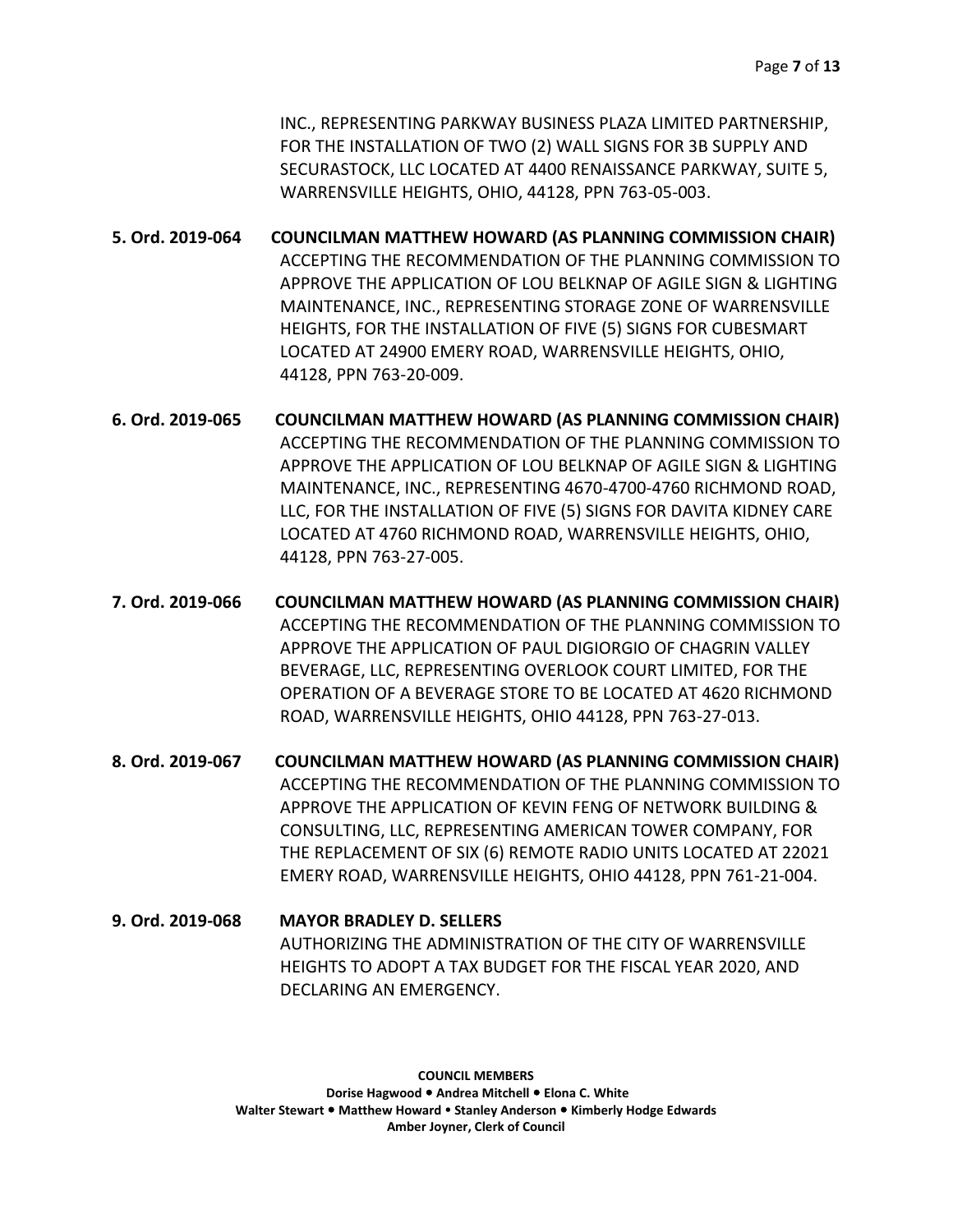**Motioned by Councilwoman White, Seconded by Councilwoman Edwards, Passage by Councilwoman Hagwood Roll Call: 7 Ayes; 0 Nays; 0 Abs – Motion Carried**

**10. Ord. 2019-069 MAYOR BRADLEY D. SELLERS**  AUTHORIZING THE MAYOR TO RENEW AN AGREEMENT WITH SUPERION FOR JUNE 1, 2019 THROUGH MAY 30, 2020 TO CONTINUE RECEIVING ANNUAL SUPPORT SERVICE, UPDATES AND CLOUD BASED STORAGE FOR THE FINANCIAL TRANSACTIONS OF THE CITY OF WARRENSVILLE HEIGHTS, AND DECLARING AN EMERGENCY.

**11. Ord. 2019-070 MAYOR BRADLEY D. SELLERS PULLED FROM AGENDA** AUTHORIZING THE ADMINISTRATION OF THE CITY OF WARRENSVILLE HEIGHTS TO ENTER INTO AN AGREEMENT WITH THE TEAMSTERS LOCAL 436 (FORMERLY LOCAL 244) FOR THE PERIOD OF JANUARY 1, 2018 THROUGH DECEMBER 31, 2020, AND DECLARING AN EMERGENGY

- **12. Ord. 2019-071 MAYOR BRADLEY D. SELLERS** AUTHORIZING THE MAYOR TO ENTER INTO A REAL ESTATE PURCHASE AGREEMENT BETWEEN THE Warrensville Heights LAND REUTILIZATION PROGRAM AND GENEVA WARD FOR THE SALE OF PERMANENT PARCEL NUMBER 763-08-027 (LOT 20) LOCATED AT THE CHATEAUX OF EMERY WOODS DEVELOPMENT IN THE CITY OF WARRENSVILLE HEIGHTS, AND DECLARING AN EMERGENCY.
- **13. Res. 2019-018 MAYOR BRADLEY D. SELLERS** AUTHORIZING THE CITY OF WARRENSVILLE HEIGHTS TO DONATE \$10,000.00 TO THE OHIO UNIVERSITY HERITAGE COLLEGE OF OSTEOPATHIC MEDICINE'S ASPIRING DOCTORS PROGRAM TO ASSIST WITH VARIOUS UPCOMING PROJECTS.

**14. Res. 2019-019 MAYOR BRADLEY D. SELLERS** AUTHORIZING THE CITY OF WARRENSVILLE HEIGHTS TO DONATE \$10,000.00 TO THE WARRENSVILLE HEIGHTS BRANCH OF THE CUYAHOGA COUNTY PUBLIC LIBRARY TO ASSIST THE WARRENSVILLE HEIGHTS' BRANCH LIBRARY'S EARLY READER SUMMER CAMPS.

**15. Res. 2019-020 MAYOR BRADLEY D. SELLERS** AUTHORIZING THE CITY OF WARRENSVILLE HEIGHTS TO DONATE \$10,000.00 TO THE CLEVELAND CLINIC FOUNDATION IN SUPPORT OF THE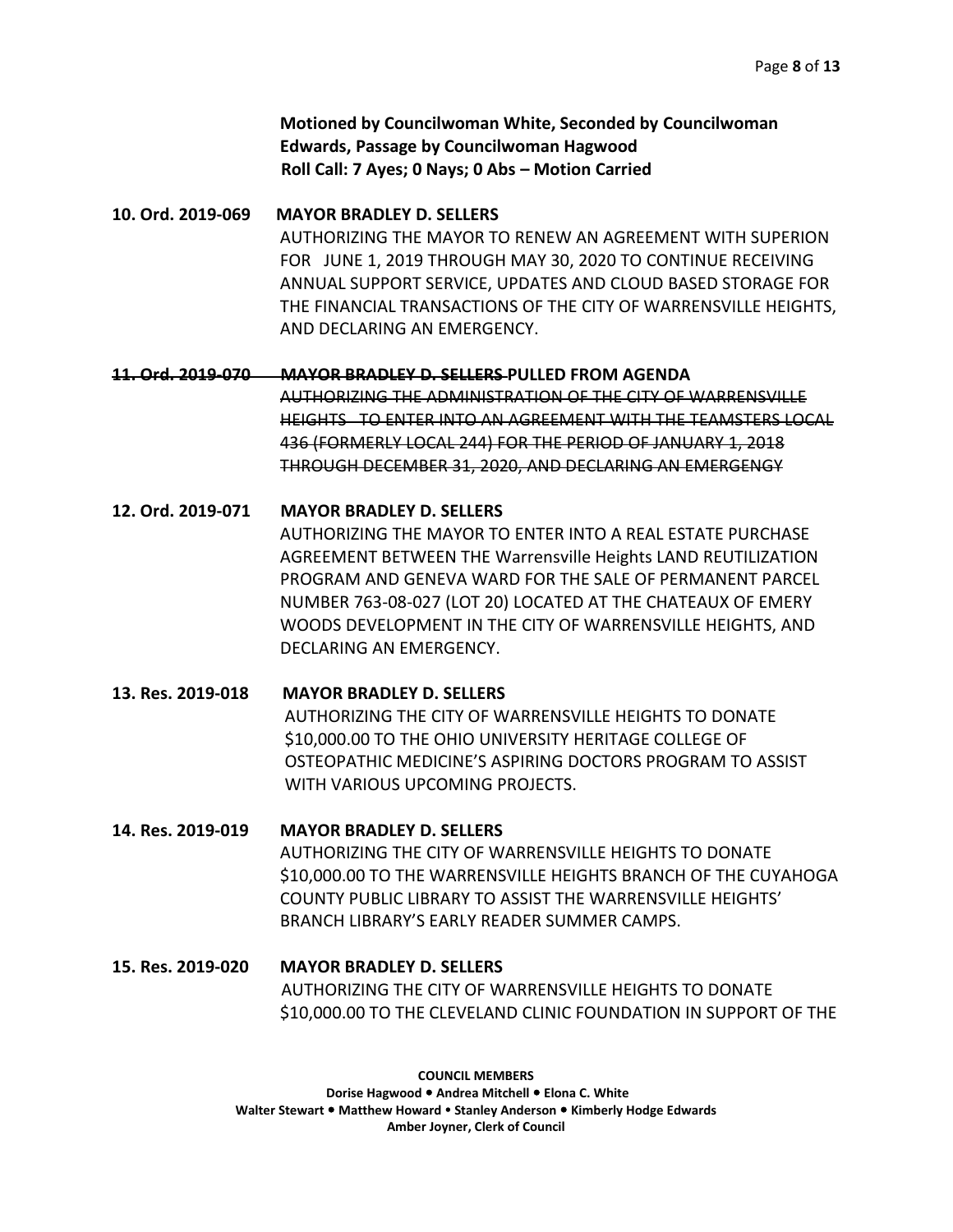SOUTH POINTE HOSPITAL'S CANCER PREVENTION AND OUTREACH PROGRAM.

## **ADD-ONS:**

**16. Ord. 2019-072 MAYOR BRADLEY D. SELLERS** AUTHORIZING THE ADMINISTRATION OF THE CITY OF WARRENSVILLE HEIGHTS TO ENTER INTO A PERSONAL SERVICES AGREEMENT WITH NBBJ TO CONDUCT A STUDY IN ORDER TO IDENTIFY ECONOMIC OPPORTUNITES IN THE WARRENSVILLE HEIGHTS' TOWN CENTER, AND DECLARING AN EMERGENCY.

**17. Res. 2019-021 CITY COUNCIL** TO SUPPORT THE WEEKLY YOUTH PROGRAM HELD IN WARD 4 OF THE CITY OF WARRENSVILLE HEIGHTS.

**18. Res. 2019-022 MAYOR BRADLEY D. SELLERS** AUTHORIZING THE ADMINISTRATION TO ENGAGE IN A PUBLIC BIDDING PROCESS TO ADVERTISE FOR AND SOLICIT COMPETITIVE BIDS FOR THE CONSTRUCTION OF EASTWOOD PARK LOCATED IN THE CITY OF WARRENSVILLE HEIGHTS, AND DECLARING AN EMERGENCY.

**19. Res. 2019-023 MAYOR BRADLEY D. SELLERS** AUTHORIZING THE ADMINISTRATION TO ENGAGE IN A PUBLIC BIDDING PROCESS TO ADVERTISE FOR AND SOLICIT COMPETITIVE BIDS FOR THE 2019 ROADS REPAIR PROGRAM, AND DECLARING AN EMERGENCY.  $\overline{a}$ 

## **Announcements from the Directors:**

**Fire Department – Captain Ellita Vedder** had nothing to report.

**Economic Development – Direct Jerome DuVal** thanked Council for passing two items on the agenda, specifically the bid for the Exercise Park to keep the Eastwood initiative moving forward.

**Personnel Department – Director Nicole Johnson** wished everyone a good evening. She thanked everyone that submitted summer applications for our youth. Ms. Johnson stated she is in the process of interviewing now for the 8-week process. She reported that there are two positions available at City Hall: Finance Clerk in the Financed Department and Housing Inspector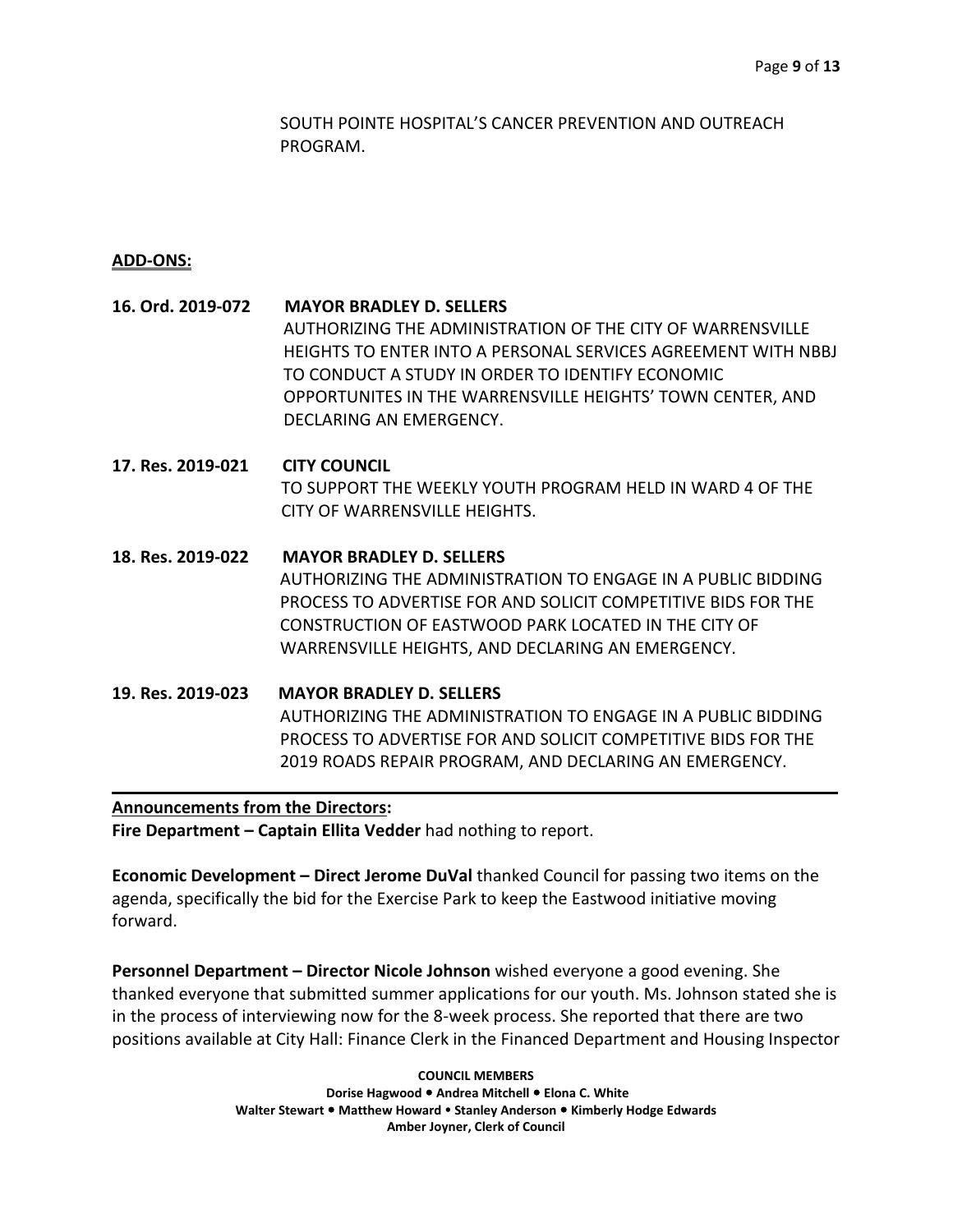in the Building Department. She referred attendees to the tangibles on the ledge and that information is also on the City website.

**Police Department – Chief Wes Haynes** thanked all the residents from Clarkwood and Granada for attending the meeting and voicing their concerns about the Police Department's presence. He commented that they do take the residents' safety seriously and is going to review the GPS on all of his vehicles and have the data for them going back a month and a half. He explained as a result of the shooting incident that occurred at 4440 Granada on April  $13<sup>th</sup>$ , a nuisance has been issued to AIY and the resident of that apartment. He remarked that these were young individuals in their early 20s.

**Mayor Sellers** asked Chief Haynes to explain what "issuing a nuisance" means. **Chief Haynes** stated if something serious in nature occurs at an apartment complex or bar, notice is given to the property owner and renter that they are being watched and we will not tolerate their conduct. He stated if the Police continue to keep going there, then they move towards the eviction process and criminal charges. Also, he reported that he will contact AIY for the abandon vehicles over there. He stated that if he has to go over and cite them he will to have the car removed. He reiterated knowing that Miller's Towing is over there and the Police Department will enforce it.

**Communications & Activities - Director June Scharf announced that it is her one-year** anniversary and thanked everyone for their support. She stated she wants everyone to know that she is appreciative of the people in the community and that this is an exceptionally warm and welcoming group of people. She commented that she is happy to be able to serve everyone on a daily basis. She announced that the Memorial Day Parade is on Monday, May  $27<sup>th</sup>$  at 10:00a.m. and you should be there. She recommended becoming engaged with the City via social media as there are frequent updates on Facebook, Twitter and Instagram and it is the most immediate and direct way to receive information.

**Building Department – Commissioner Ben Brown** had nothing to report.

**Service Department – Director Ted Sims** reminded everyone that next Monday is a holiday so trash collection will be delayed one day. He stated that signs will go up on Saturday.

**Civic & Senior Center – Program Coordinator Sandy Noble** stated there is an activity at the Center every month. She reported in May, there will be a Paint & Sip and you bring your own sip! She explained there is an artist that comes in and guides you through the paining process and you do not have to worry about being talented; it is a fun time! Ms. Noble reported in June, it is ladies only and they are having lunch on the Orient Express and clarified that there is not an actual train ride but is virtual. She explained participants will being having lunch at the Center and do some things related to traveling in Europe. She reported in July, they are having a Movie & Game Night and it is a potluck. She added that there will also be an opportunity to go on the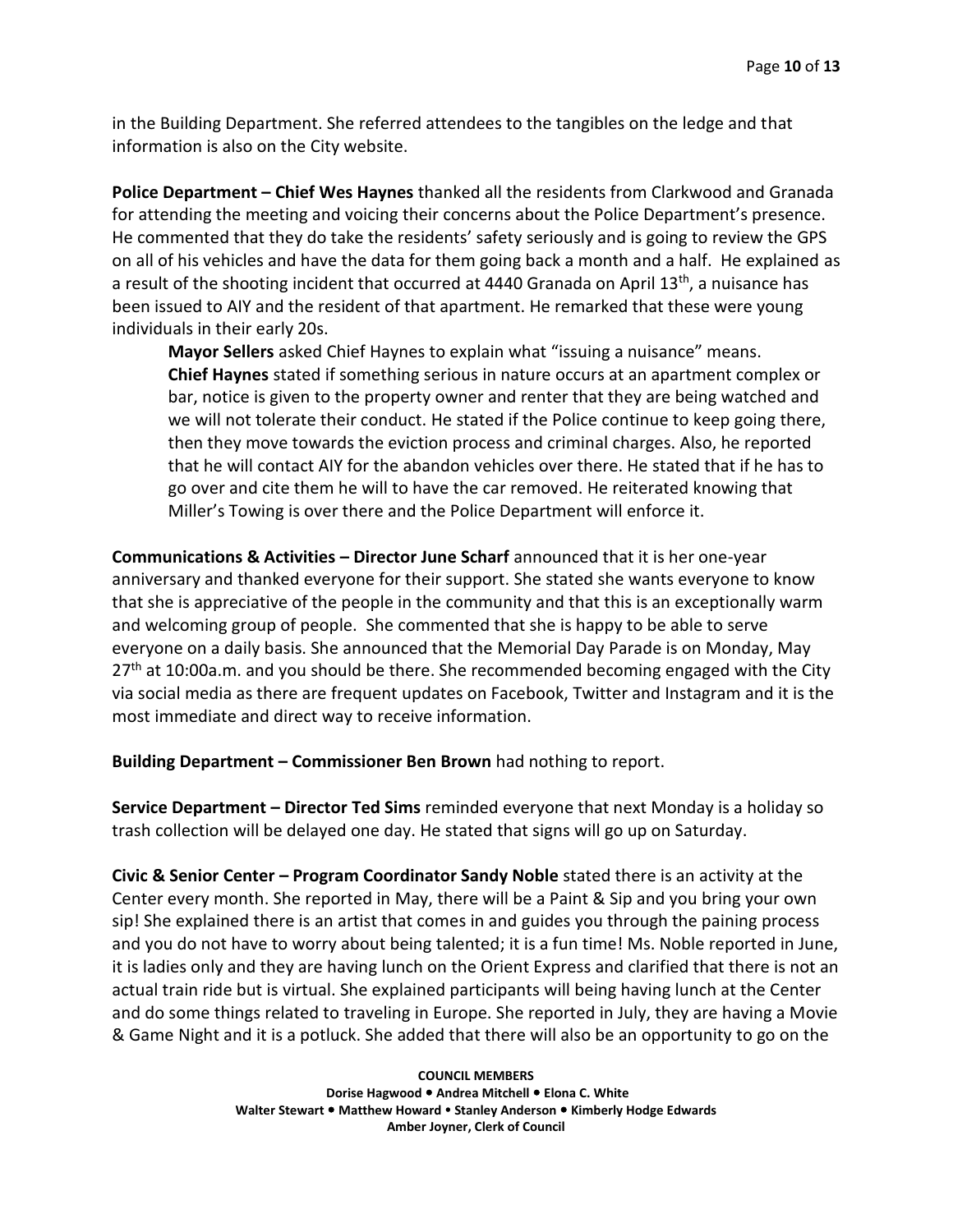Goodtime III on July  $31^{st}$ . She announced in September there will be a men only activity where they can watch football, play cards and eat well. She stated that you need to sign up for these activities at the Center because food is involved. She encouraged everyone to take advantage of all the activities and noted that there are fees involved because they have to be selfsustainable. Also, Ms. Noble mentioned that they have the Clubhouse that can be rented and it is a really nice facility. She stated the Center has a transportation bus will take you to a medical appointment and for shopping at Walmart.

# **Strategic Initiatives – Director Carletta Fellows** she thanked Council for supporting our Community Partners.

## **Announcements from Council:**

**Councilwoman Edwards** congratulated Councilman Stewart for starting the Youth Program in his ward and commented that it sounds like it is very rewarding to our youth. She remarked that we need to be making an investment to our youth because they are our future. Also, she acknowledged longtime resident, Mr. Love and his years of service, dedication and donations he has made to the youth to make them feel good about themselves. She thanked Steve Loparo for his 30 years of service. Also, she commented that she is looking forward to all the new businesses that are coming to our community.

**Councilman Stewart** thanked everyone for coming out tonight, especially thanking the residents of Ward 4. He stated the residents that attended the meeting are just a fraction of the fear that is really out there. He stated that he truly appreciates the response of the Mayor and the Police Chief and he feels very optimistic. He stated that he thinks they are moving in the right direction. Councilman Stewart thanked Mr. Brownlowe, the President of the Granada Garden Tenants Association and Ruby Nelson, the Vice-President for attending the meeting. He also thanked Ms. Lena Nance, the 2019 Ward 4 Senior Honoree for her presence. He introduced the Youth Program Director, Francesca Demming and stated he could not do the program without her. He shared that she provided a long list to AIY of what was needed to sustain the program and they delivered on 98% of the requests so he thanked her again for all her efforts.

## *<<Applause>>*

**Councilwoman Hagwood** announced that her birthday is on Saturday. She asked the Mayor, her colleagues and the City Council Team to keep Mr. Love in their prayers. She remarked if you do not believe in the power of prayer, just keep him in your positive thoughts. She remarked that you do not know what tomorrow may bring so she closed her comments by saying "I love you." and thanked everyone for coming.

**Councilman Howard** wished everyone good evening and thanked them for coming out. He stated that he is appreciative of Mr. Clarence Love and has known him all his life. He stated Mr.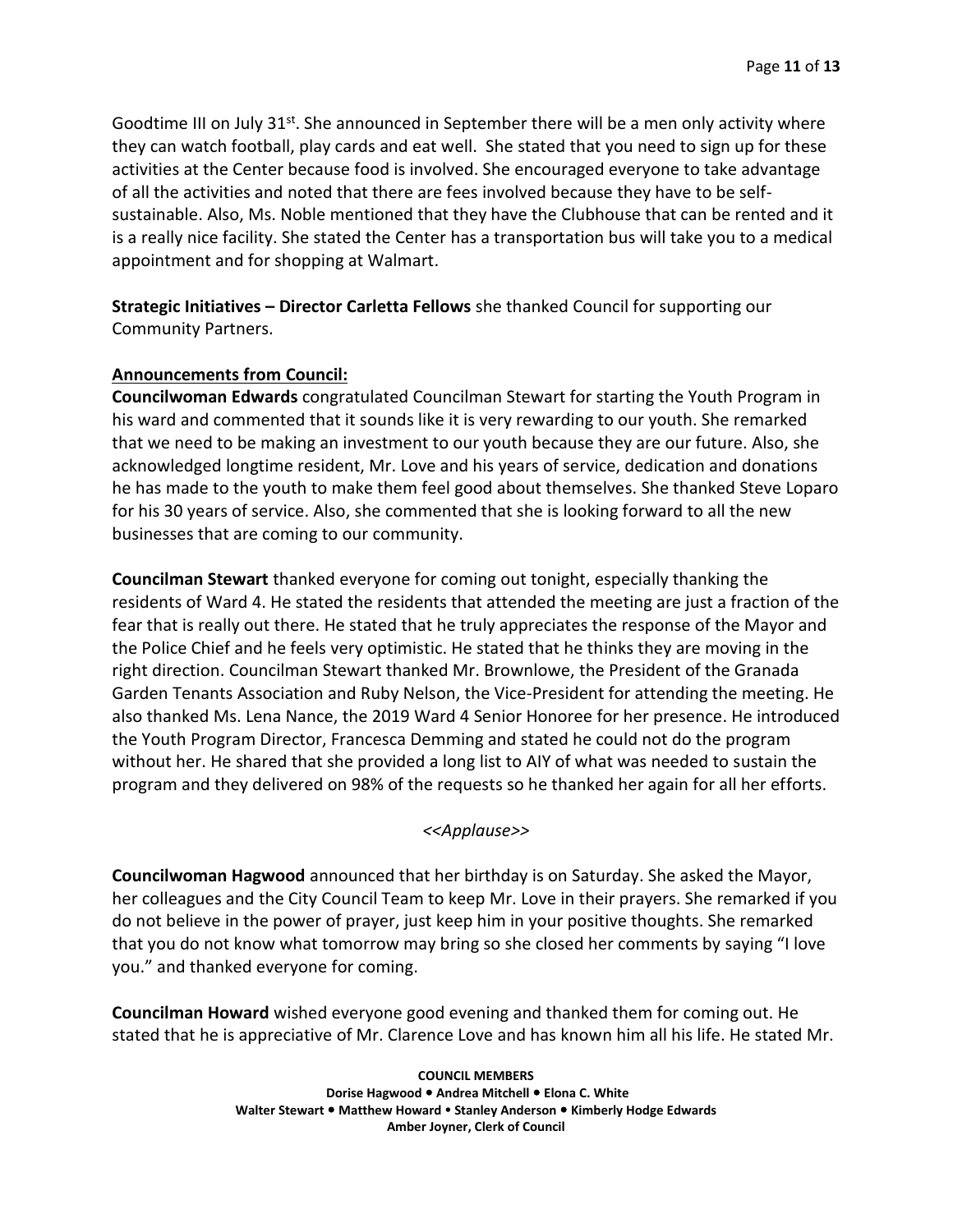Love has been in his parents' and older brothers' lives and as he is getting older, he notices that fewer people are still around that know his parents. He commented that he has never had a bad experience with Mr. Love and has said it publicly that he loves him. He reported that he and Councilwoman Hagwood had an opportunity to speak at former Mayor Clinton Hall's funeral and share their experiences with him. He stated that Mrs. Hall sent a thank you card. [He read it to everyone]. As Planning Commissioner, he reported that the May meeting was long with a total of nine applicants; seven actually made it on to the agenda. He commented that we do have a lot of new business coming to the City of Warrensville, including a new daycare center. He thanked Lewis Brownlowe and Ruby Nelson for attending the meeting and remarked that it is good to see the faces that they brought forward because it personalizes the issues that they have. He commented that when you look people in the eye you cannot tell them no; you have to give them a special type of attention. He asked that everyone keep School Board President Traci Mitchell in their prayers as she recently had knee surgery and it did not go in her favor. He remarked that he is looking forward to the next Finance Committee meeting and looking forward to discussing what it is that was passed today. He stated he also wants to discuss the issues of speeders on McCann and an issue that Councilwoman Dorise Hagwood has had. He announced that the Clarkwood Residents Association will meet on Thursday, May 23rd at 7:00p.m.

**Councilman Anderson** wished everyone a good evening. He commented that one thing he has noticed driving through the community for the last seven or eight months are people wanting to park on their lawns. He stated he has observed two cars in the driveway but they park one wheel on the driveway and one on the lawn. He reported that it is becoming more and more commonplace so he felt the need to share the concern.

**Councilwoman White** wished everyone a good evening and remarked that it is always a pleasure to see each and every one of them. She acknowledged former Ward 4 Councilwoman Ruby Nelson and stated it is always a pleasure to see her. She wished Councilwoman Dorise Hagwood a Happy Birthday. She welcomed the new businesses to the Friendly City. She shared that she attended the last Paint & Sip and you do not have to know how to paint; it was a really good time! She encouraged people to go to the event on Friday, May  $31<sup>st</sup>$  from 7-10p.m.

## **Law Department**

**Assistant Director Keisha Hughes** wished everyone a good evening and had nothing to report.

## **Council President's Comments**

**Council President Mitchell** wished everyone a good evening and thanked them for coming out. She commented that we had some highs, lows and celebrations this evening. She wished Councilwoman Hagwood a Happy Birthday in advance. She thanked the majority of the residents that stayed for the rest of the meeting. She acknowledged to the residents that shared and commented that "the squeaky wheel gets the grease." She thanked Commissioner